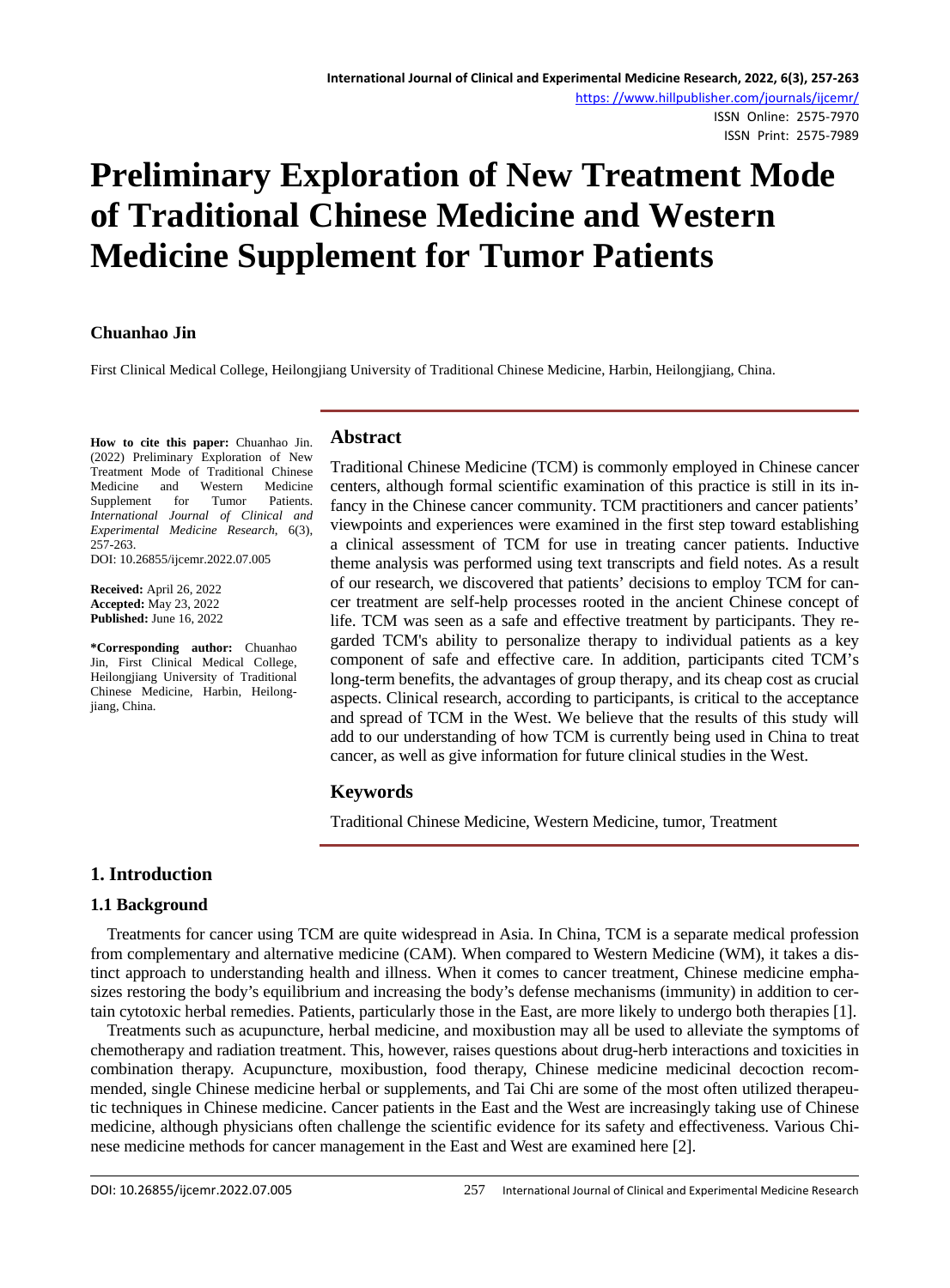TCM may be used in conjunction with WM to improve cancer patient care. Although TCM is generally used as a whole, current reductionist research indicates mechanisms for acupuncture, herbs, and dietary benefits. Physical and pharmacological therapies are integrated into the body-mind network in Chinese medicine's health concept. The complete model must be tested in clinical practice, and this requires whole-systems research to assess its efficacy. Clinical study design and patient safety may both benefit from scientific research since it gives a mechanistic knowledge of the processes involved. Preliminary data suggests that incorporating TCM into Western cancer therapy may be beneficial [3].

# **2. Difference between Biomedicine and TCM**

Because a single trial evaluating an intervention for a particular disease entity is negative, TCM should not be disregarded as a whole. Western biological medicine follows the same logic, of course. The whole field of biomedicine is not wiped clean by a single failed drug research. Disparities between Eastern and Western medical definitions of illness, as well as a focus on various treatments, individualization, and flexibility in therapy, further complicate the problem. TCM has the issue of creating standardized and reliable results. Herb and acupuncture science is fast becoming established, yet well-designed, pragmatic and controlled clinical trials are missing in most areas of research [4].

It is possible that TCM might be used in conjunction with WM to better serve the needs of the patient population. TCM philosophy presents new ideas that will aid in the development of science-based holistic medicine. The term "biomodulation" refers to the modification of an organism's biochemical or cellular condition in response to external stimuli. In most modulation events, the capacity of an enzyme to perform a certain reaction is altered by a molecule (the modulating agent). Biomodulation, including immunotherapy, is used in cancer treatment to boost the body's anti-tumor response.

It involves regulating inherent molecular, chemical and electrophysiological pathways using low-intensity chemical and physical stimuli. Alternative treatments, such as herbal remedies or their extracts, use a combination of chemicals at low dosages over an extended time period, as opposed to mainstream biomedicine (drugs, for example). In the soft tissue fascia, acupuncture causes low-level electrochemical alterations. Individual imbalances are targeted in TCM utilizing a diagnostic philosophy that is based on the accumulation of therapeutic experience. Chinese herbs and pharmacological treatments are contentious in WM due to a lack of information on whether the drug is beneficially increased or whether it has negative side effects. Preclinical studies have shown promising synergy between some of the combinations, thus future clinical research will need to take these findings into account [5].

# **3. Analysis**

### **3.1 The Systemic Nature of Cancer**

As a somatic disease, cancer is usually understood in WM to be the result of overgrown cell clones that have escaped environmental limitations and regulatory systems. Abnormal and foreign-looking cells have been found in this patient's bloodstream. A key tenet of cancer therapy is to eliminate the cancer cells directly, which is accomplished by the use of aggressive and destructive therapeutic methods. Body-mind connection is emphasized in TCM. Psychoneuroimmunology has shown a possible physiologic foundation for cancer cell growth by establishing the impact of emotional on cellular immunity or other processes. In TCM, cancer is seen as a symptom of an imbalance in the whole body-mind network. To put it more simply, cancer is a systemic illness that affects the whole body, not just the tumor itself [6].

For those who practice TCM, they think that through strengthening and restoring the body–mind network, the cancer may be resolved. This idea is currently being added to a science that looks at the whole picture as important as each part. In terms of its basic elements, interconnecting components, signal processing, and emission, we have been able to forecast an electronic integrated circuit's behavior for decades. It will be able to build out the whole "integrated" circuit after we have mapped out all of the cellular signaling pathways. After that, we will be able to use mathematical modeling techniques to understand cancer cells. Cancer diagnosis and therapy will become a logical science if the process is fully understood. Proangiogenic peptides may be produced by bone marrow stem cells, according to recent studies. So Western science is currently investigating whether hematologic and solid malignancies are occasionally systemic diseases [7].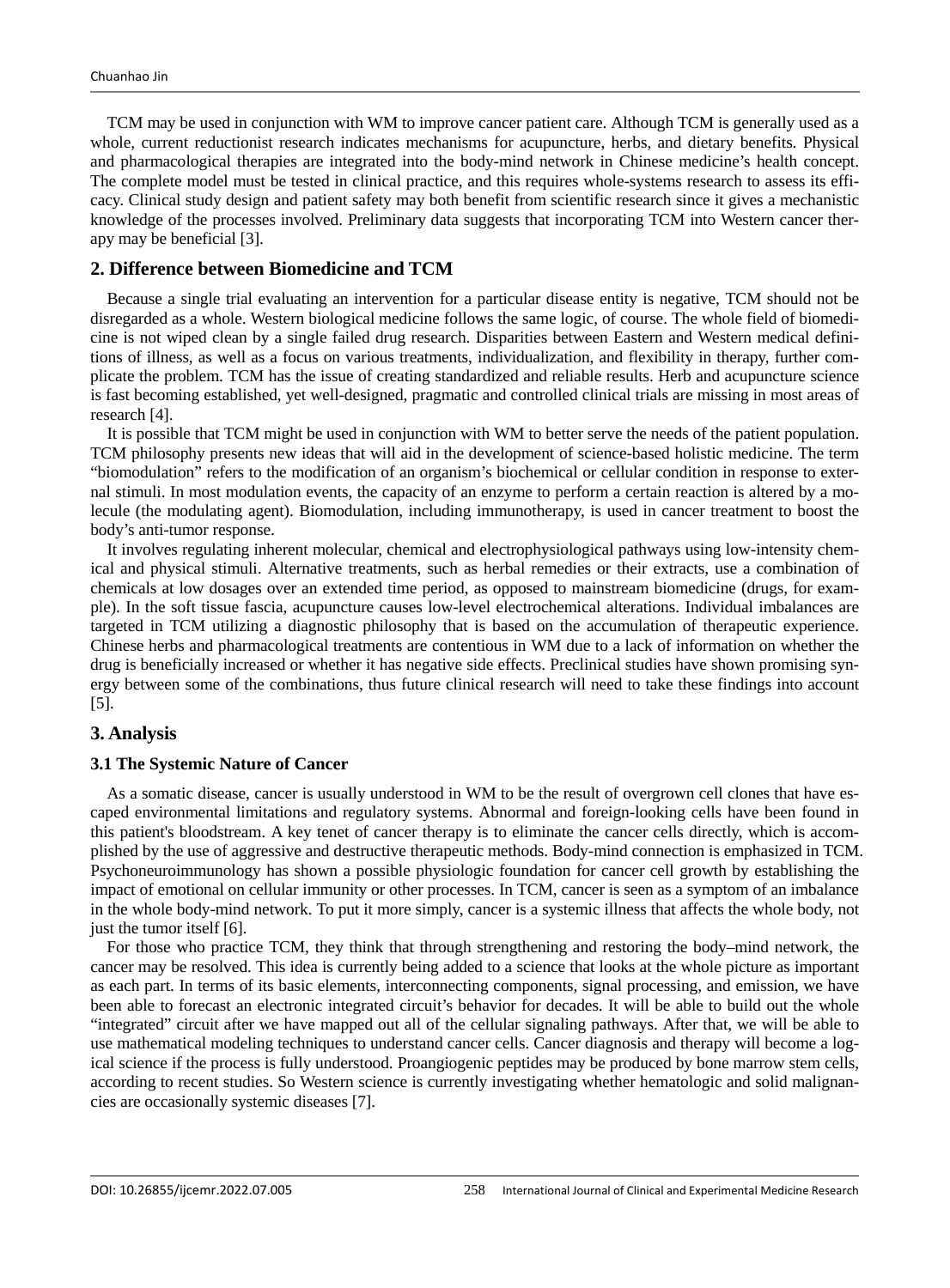### **3.2 The Interaction between the Physical and Mental Selves**

It is widely accepted in TCM that the human body and mind are linked. A "process" of body-mind connection rather than a "snapshot" of structural material things such as molecules is the focus of TCM philosophical analysis in its treatment methods. Considering that "software and hardware" may change each other, TCM might be seen as a computer's software. There is a correlation between patterns of information, which are not reliant on the carrier, which is recognized by TCM theory as well. It doesn't matter if information is sent by hormone and neuropeptide pulses or an electrophysiological frequency pattern; the pattern may be comparable [8].

Electrophysiological communication between the fascia and peripheral nerves is also facilitated by acupuncture stimulation of certain spots on a person's body. Nervous system neuropeptides are released when the electrophysiological waves propagate through the brain. Communication is a multifaceted and time-dependent phenomenon. While the short-term results may be similar to those of acupuncture treatment, the long-term results may be substantially different [9].

The autonomic nervous system's parasympathetic and sympathetic components may play a role in regulating the body-mind information system. An information pattern, rather than physical objects, is represented by the yin-yang balance in TCM. As proved inferentially by the use of proper computer software to generate spectrum analyses of electrocardiograms, an examination of the pulse using the traditional Chinese method may suggest a relative imbalance. The parasympathetic and sympathetic nerve systems may be rebalanced by acupuncture, according to research. Patterns of information transmission may interact to entrain and strengthen information flow in a dynamically complicated system. It is a self-replicating system. As a result, the body is capable of re-creating itself and adapting to changing conditions [10].

System-to-system communication may occur in a variety of complicated, nonlinear, hierarchical and nonlinear ways when a person is healthy. Energy in motion, or "e-motion", is used as a metaphor for mind-body connection in this context. Over-plastic systems that lose process structure and permanently become chaotic in connection with local electrophysiological alterations may be connected with cancer and information flow disruptions [11]. Chronic restraint stress enhances lymphocyte apoptosis by modulating fas (also known as CD95) gene expression through a mechanism including opioid receptors, according to studies on rats. In other words, stress may affect the nervous system's function and structure, potentially affecting lymphocyte gene expression, immunity, and cancer resistance. As an example, acupuncture may be used to rebalance the autonomic nervous system's parasympathetic and sympathetic components to correct the overall imbalance in information flow. Conscious and unconscious stress systems interact in a similar way, which makes it easier to see how healing practitioners may entrain and normalize an unbalanced system to restore health.

Although these communication routes may be restricted in advanced cancer patients, relaxing the stress system may reduce cancer growth and recurrence by lowering the amount of immunocytes that defend cancer cells. It is necessary to go beyond the present pharmacological paradigm in order to understand these processes. Psychoneuroimmunology is a difficult field that necessitates an interdisciplinary approach that takes into account all of the many systems at play. To understand the simultaneous, synergistic effects of the various systems on body-mind outcomes, it will be important to develop computer models of dynamic systems and networks that are based on algorithms.

Body-mind network models are useful because they allow for the diagnosis and treatment of both physical and psychological disorders in a single framework. His diagnostic concept is illustrated in TCM terms by patterns of discord in the major organ systems and by anomalies of moisture, qi (energy flow), heat, essence and blood. For those with a Type C personality, the TCM model's link between cancer propensity and increasing qi or "liver fire" may be a clue.

## **3.3 Acupuncture's Biochemical Effects**

There are several signaling routes in the body-mind network, and acupuncture may affect communication across these pathways simultaneously. Electrophysiological alterations in the nerve system are thought to be the most common mechanism by which acupuncture alters the activity of various brain chemicals and hormones. The limbic system, brain stem, autonomic nervous system and hypothalamus all interact with the activities of afferent peripheral nerves. It's also been suggested that acupuncture may affect the body's electromagnetic field, although the science behind this claim is still up for debate [12].

According to recent studies, the acupuncture needle is first transmitted via myofascial tissues. The interstitial connective tissue network may be compared to the acupuncture point and meridians network. Serial gross anatomi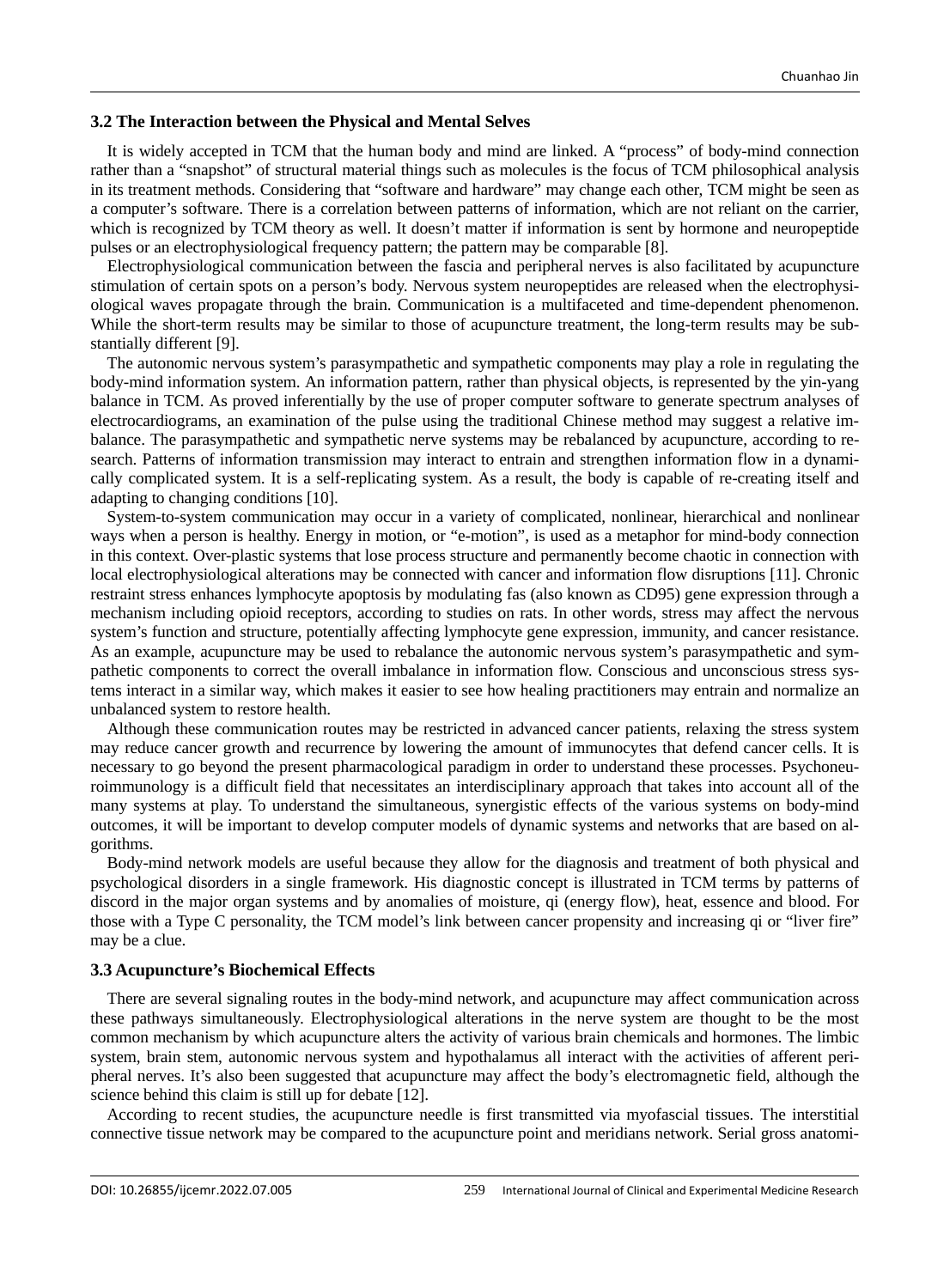cal slices of the human arm were used by Langevin and Yandow to map acupuncture points. In postmortem tissue slices, they discovered a correlation of eighty percent between the locations of acupuncture points and intramuscular or intermuscular connective tissue planes. Special DNA staining shows that the surface sites are connected to a network of vessels that covers the inside organs. There may be a mechanical linkage between the needle and connective tissue, which results in tissue coil around it as it rotates. By mechano-transduction, a mechanical signal may be sent through needle manipulation. It is possible that a change in electrical impedance, which propagates across connective tissue planes and interact with cellular genome expression, might turn this signal into such an electrophysiological response that can trigger neurologic transmission.

In order to account for the placebo effect, randomized controlled studies of acupuncture must include a sham treatment group. Only a few studies have shown the efficacy of phony needles. Subjects who have had previous acupuncture experience may have an impact on the outcome of this study. During use, these devices pull a blunt needle down into the sheath. This is a fake method, but it is more effective than making small holes in the skin or picking points at random that are not on known meridians [13].

Streitberger's sham needle was found to be indistinguishable from the real one in terms of actual penetration, but over 40% of patients were able to tell the difference between the two. This instrument's potential use as a standardized acupuncture placebo may be jeopardized if over 40% of individuals saw significant differences between the two treatments. Before the Streitberger needle may be used with confidence in future investigations, the study's authors conclude, further work on inter-tester reliability and procedure standardization is strongly suggested [14].

#### **3.4 The pharmacology of Chinese medicinal herbs**

In TCM, herbs are combined in order to maximize their benefits while minimizing their adverse effects. As a result, a combination of low-dose pharmacological substances is being supplied simultaneously. Chemotherapy medications are often combined in order to reduce the risk of drug resistance, which is common in WM. A possible side effect of this combination is an increase in medication toxicity. TCM practitioners claim that herbal combinations help lessen the side effects of anticancer medications, but further study is needed to identify their pharmacokinetic interactions and possible deleterious consequences [15].

Scientifically incorporating Chinese herbs into Western medicine requires a preclinical assessment, systematic methodology to phytochemical profile, quality control and safety evaluation, as well as phase I-III clinical studies. More research is needed to determine the best herb combinations for creating synergistic effects. When it comes to TCM, herbs have always been used together in a variety of ways.



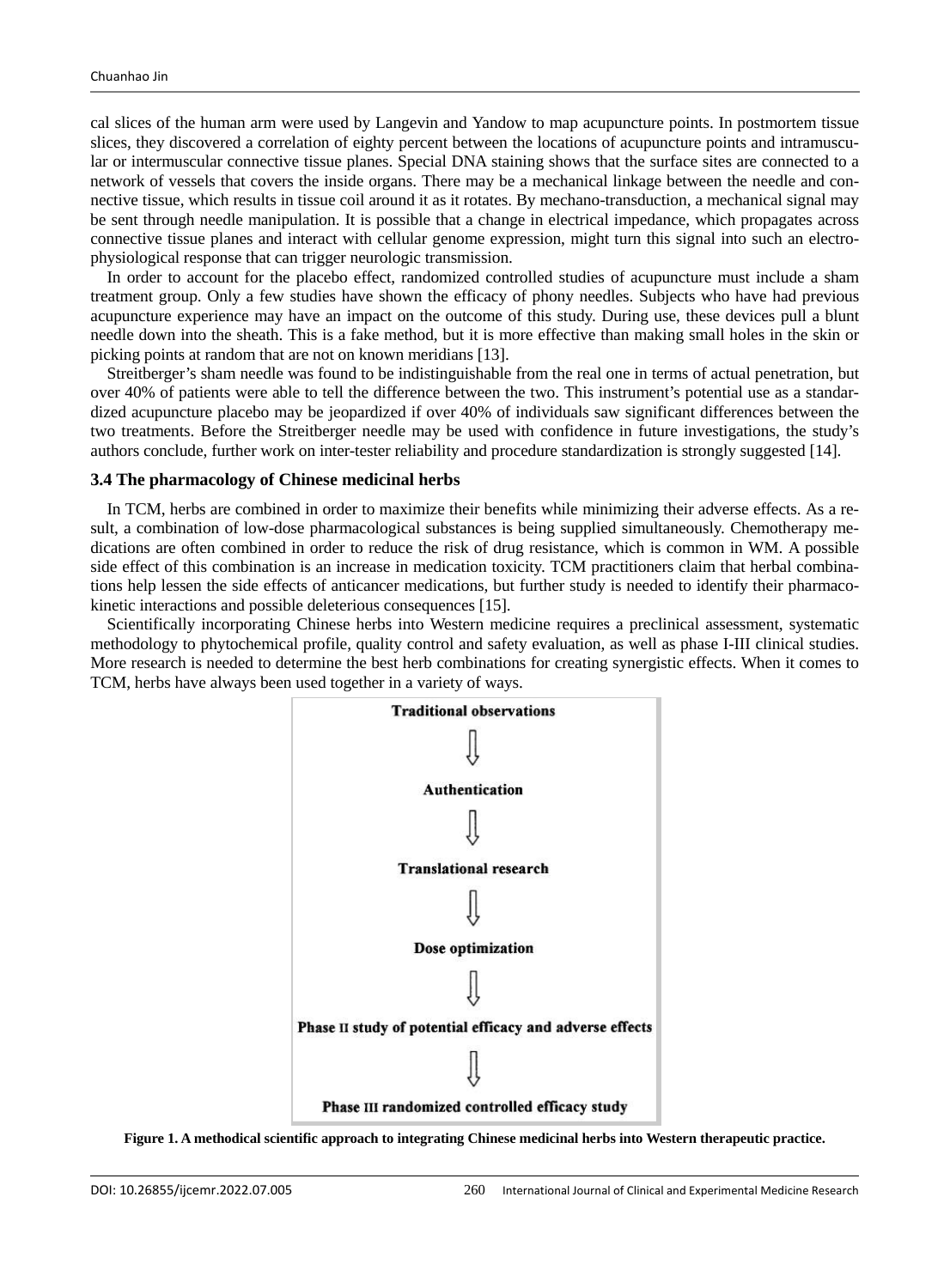Initial clinical studies indicate a decrease in gastrointestinal toxicity and an increase in the chemotherapy's tumoricidal impact. Some Chinese herb combinations have been shown to synergistically interact with cytotoxic chemotherapy in preclinical investigations. Phellinus linteus, for instance, is mostly composed of polysaccharides. Doxorubicin-induced apoptosis was enhanced in a prostate tumor cell lines cultured in vitro [16]. No apoptosis was seen in the cells when P. linteus was used in combination with doxorubicin at low dosages. However, a synergistic effect was shown when modest dosages of both drugs were combined to induce apoptosis. Caspases in lncap prostate cancer cells are activated when doxorubicin and P. linteus are combined. At subtoxic quantities of doxorubicin, one may get sensitization. P. linteus may lower normal tissue toxicity while increasing therapeutic gain when used in conjunction with standard chemotherapeutics like doxorubicin.

Current technology demonstrates the multifaceted anticancer properties of Chinese herbs. Many are powerful antioxidants capable of inducing apoptosis, while others are antiangiogenic agents. Traditional cancer-fighting herbs may play a vital role in anti-cancer therapy via synergistic efficacy with cytotoxic drugs and maintenance regimes for preventing recurrence. Future research need to emphasize the use of technology to confirm scientific methods for quality assurance, clinical efficacy, optimization and safety within the context of contemporary cancer therapy. A recent article of the Consolidated Criteria of Reports Trials group, which develops the guidelines for clinical trials of health products, asserts that strict adherence to the establishment of research procedures and reporting standards is required. A better working partnership between national governments, industry, and universities is required to further develop Chinese herbal medicine for use in Western cancer clinics.

### **3.5 Perspectives on the use of WM therapy**

#### **3.5.1 Treatment**

Individuals' physical and psychological health, as well as their treatment regimens, was thought to be key determinants in determining the WM's curative impact on cancer patients. WM's therapeutic impact isn't entirely apparent. In one instance, the patient opted out of taking any medication at all. It has spread as a consequence. The cancer hasn't spread among those of us on medication.

#### **3.5.2 Consequences of treatment**

Common adverse effects of these procedures include discomfort at and difficulties after the operation. Chemotherapy has a greater impact on patients' looks, health, and mental well-being than other treatments. Patients who are forced to postpone treatment due to chemotherapy's adverse effects are often in excruciating agony, according to several participants in the study. Chemotherapy side effects were severe, including hair loss, darkening of blood vessels, nausea, and an inability to consume solids. Patients with breast or ovarian cancer who had WM therapy report that the treatment caused them to lose their femininity, resulting in a feeling of humiliation and self-abasement in their everyday lives and marriages [17].

#### **3.6 TCM therapy and rehabilitation perspectives**

During the recovery phase, Chinese medicine was the primary treatment option. TCM was the primary supplemental treatment of choice for patients throughout the recovery phase, according to several researches, and this practice remained for an extended period of time. Long-term usage of TCM has been shown to help patients restore their immune systems, which have been damaged by cancer treatments. Some of the participants in the trial were certain that the TCM would have no effect in the near term and questioned if they were receiving anything more than a placebo. However, they were driven to seek out alternative treatments by their own dread of dying. The majority of participants also believed that TCM was a safe and non-invasive therapeutic strategy.

#### **3.7 Discussion**

TCM was utilized mostly throughout the healing process. Patients' commitment to therapy and their doctor-patient relationship seem to be harmed by a lack of open communication between physicians and cancer patients. Diagnostic tests and therapy were costly, while the cumulative expenses of regular TCM usage in long-term rehabilitation were similarly significant. Both of these therapy methods were quite expensive for the persons who received them. Cancer survivors were often perplexed by the conflicting advice they received on nutritional supplements [18].

The adherence and treatment choices of cancer survivors are dependent on their understanding of cancer therapy. To go back to a stable bodily and psychological condition, patients must overcome the WM therapeutic procedures including as surgery, radiation, and chemotherapy. The dread of treatment side effects was cited by many cancer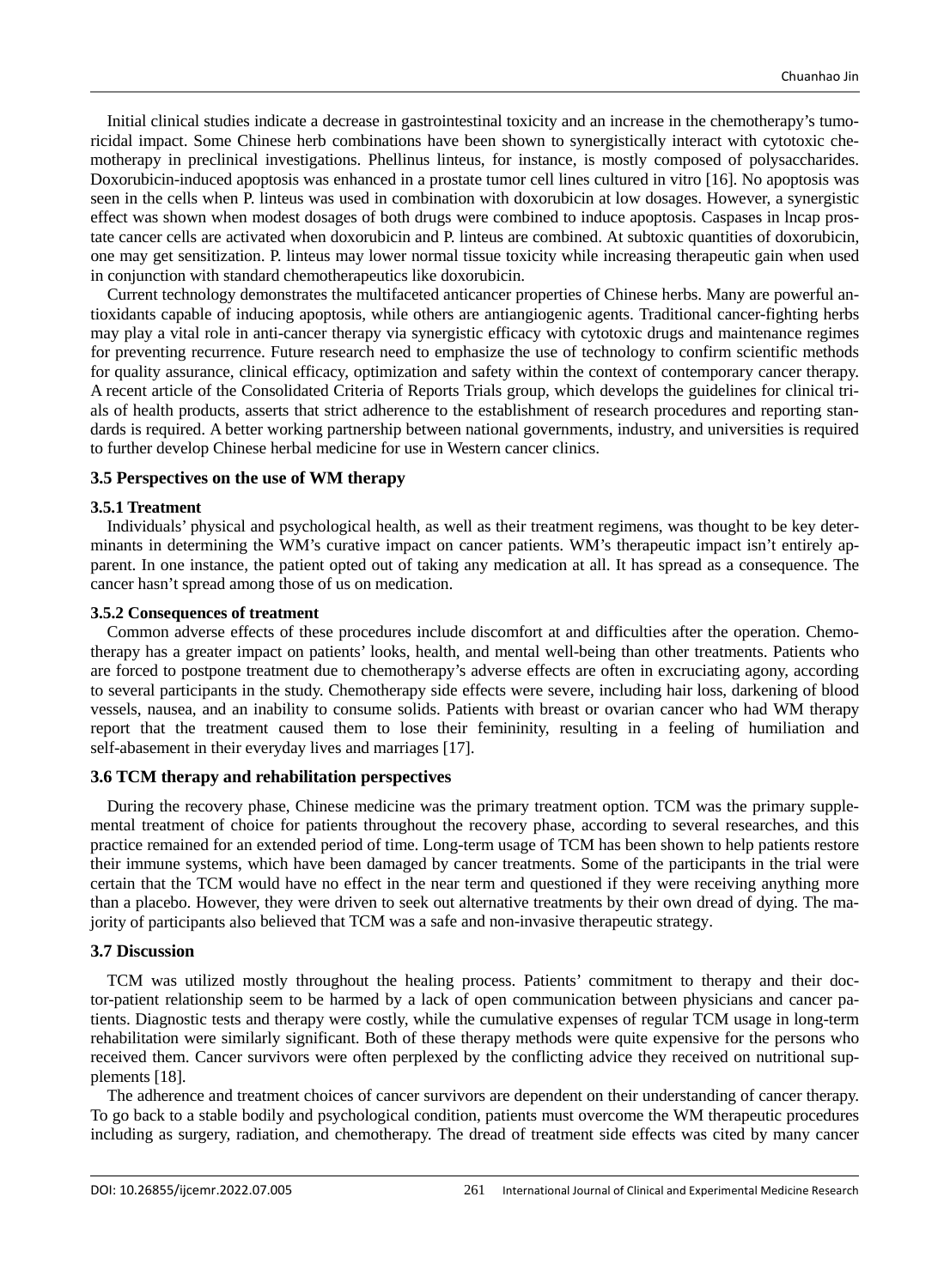survivors as a primary reason for discontinuing treatment in part or in its whole. The recognized scientific theories are used to diagnose and treat the WM. Patients place a higher value on a certain diagnostic and treatment outcome than they do on the restoration of the body's stable state. As a result, patients in the early stages of cancer therapy preferred the WM treatment. Participants in this research tended to choose TCM as a treatment of last resort during the rehabilitation phase, particularly those who had had chemotherapy and found it unsuccessful or had to discontinue it due to severe adverse effects [19].

Studies have shown that TCM does not significantly reduce the negative effects of WM, however. In contrast to other research, this one found that participants expected TCM to take a lengthy period before showing results. Patients' increased involvement in the decision-making process and lack of awareness regarding curative effects add to the burden of cancer patients when it comes to determining treatment choices. More clinical study is needed to validate the long-term benefits of TCM, as well as its toxicity and adverse effects. TCM teaching for cancer patients might be based on this research. Patients may not be able to distinguish between different cancer rehabilitation dietary supplements because of the abundance of confusing information on the market. It is critical to improve marketing and consumption management to better educate patients. A growing number of nations, particularly in East Asia, are using TCM as a complementary and alternative medicine (CAM). Patients, doctors, and the medical system were all engaged in a biopsychosocial interaction when they used TCM, as has been shown for other CAMs. TCM was mostly utilized throughout the cancer healing period and neither TCM nor WM are inexpensive. In earlier research, the use of complementary and alternative medicine by cancer patients at various stages of therapy and recovery was often disregarded [20].

Doctors must be prepared to deal with the side effects of cancer therapy for their patients. Prior to therapy, patients are more anxious than at any other point in the process. Patients' capacity to express their concerns to doctors may be hampered if doctors use their position of power to bully them into silence. A patient's adherence to a treatment plan may decline if physicians only focus on the ailment and not on the patient's well-being. Enhancing the flow of information between oncologists and cancer patients is essential while treatment plans are being developed and put into action Oncologists have a legal obligation to tell cancer patients about their treatment choices, the benefits and drawbacks of those alternatives, and to let them make an informed treatment decision based on their own specific circumstances. In addition, a therapy and rehabilitation strategy focusing on the needs of the patient should be prioritized. In order to level the playing field between patients and physicians, medical professionals must get training in improving their communication abilities. Cancer patients' needs for health information and complete health care services are also anticipated to be met by these organizations.

Cancer is a chronic illness, and one of the most effective ways to control it is via patient self-management. Only by consistently enhancing patients' treatment and rehabilitation knowledge can they deal with challenges that arise in long-term therapy and rehabilitation. Patients should approach their health issues with a can-do mentality. It is important for them to be involved in the planning process and show their own personal initiative. Patients, on the other hand, must prove that they respect and trust their physicians. Patients' adherence to therapy is improved when physicians and patients are able to communicate effectively and deliver relevant information to each other. Cancer therapy and recovery should be managed scientifically.

The cost of cancer therapy has become a major barrier for most cancer patients seeking effective medicines. As a result, cancer patients' compliance with treatment may be improved by greater insurance coverage for various treatment choices. Less costly foreign medication was first preferred over TCM by the study's cancer survivors. The TCM methodology, on the other hand, was preferred by cancer survivors throughout their recuperation. When it comes to cancer treatment, cancer patients have a wide range of options when it comes to medication and long-term rehabilitation.

## **4. Conclusion**

Physical and pharmacological therapies are integrated into the body-mind network in Chinese medicine's health concept. This model does not have a Cartesian divide, but it is required to separate the components in order to enable scientific inquiry under the constraints of reductionism, positivism and controls for confounding influences. It is critical to conduct whole-systems research in order to assess the whole model's performance in clinical practice. Individual processes and environmental elements are important to consider while doing clinical research. The effects of a system as a whole are not like those of a single medicine; rather, they include global modifications in many different parts of the person. Clinical research may be improved and made safer by better understanding the processes involved in scientific dissection, which is on the other end of the epistemological spectrum from intuition [21].